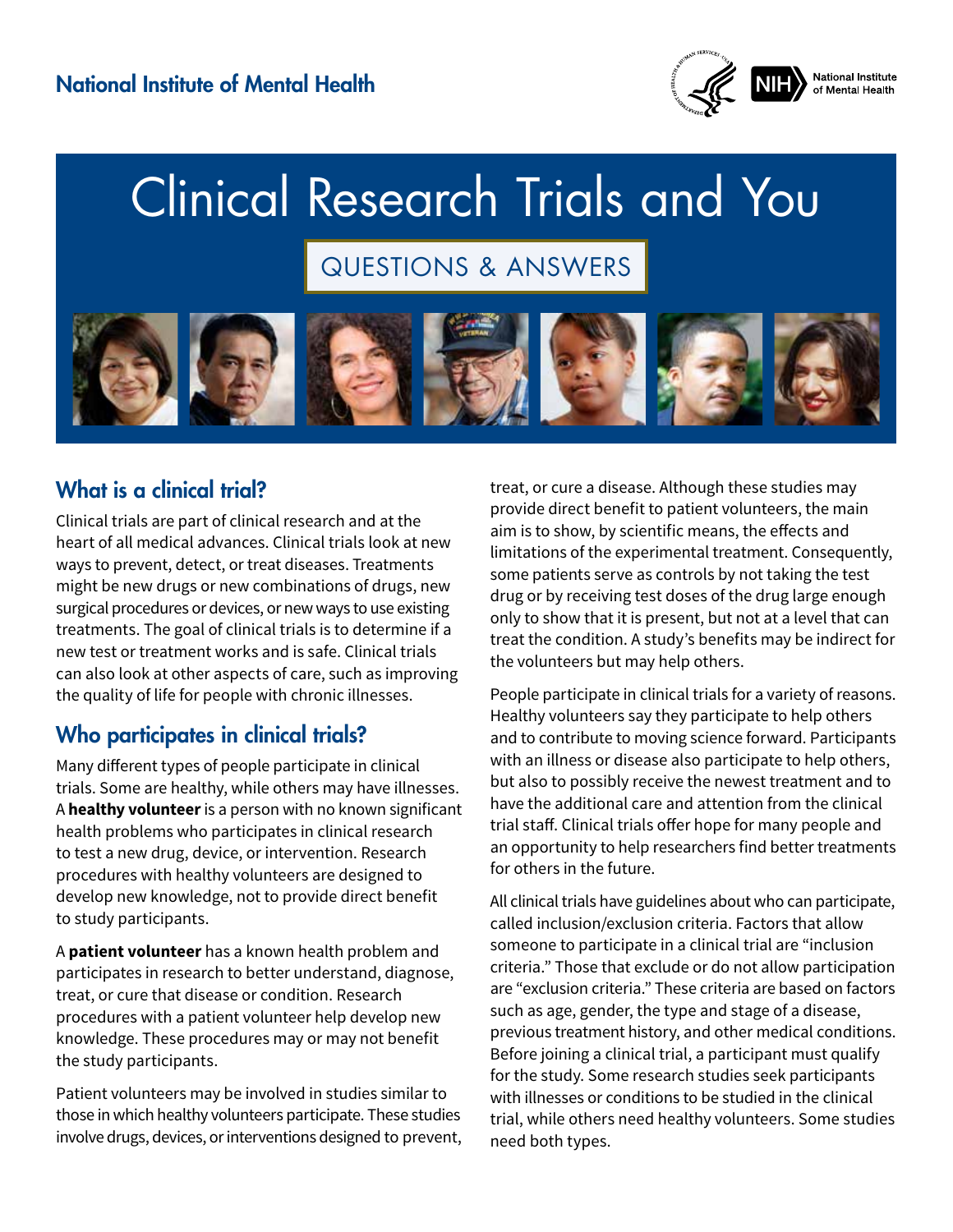**Inclusion and exclusion criteria are not used to reject people personally**; rather, the criteria are used to identify appropriate participants and keep them safe, and to help ensure that researchers can find new information they need.

## What are the benefits and risks of a clinical trial?

Clinical trials involve risks, just as routine medical care and the activities of daily living do. When weighing the risks of research, you can consider two important factors:

- 1. the chance of any harm occurring, and
- 2. the degree of harm that could result from participating in the study

Most clinical studies pose the risk of minor discomfort, which lasts only a short time. However, some study participants experience complications that require medical attention. In rare cases, participants have been seriously injured or have died of complications resulting from their participation in trials of experimental therapies. The specific risks associated with a research protocol are described in detail in the informed consent document, which participants are asked to read and sign before participating in research. Also, a member of the research team explains the major risks of participating in a study and will answer any questions you have about the study. Before deciding to participate, carefully consider possible risks and benefits.

### POTENTIAL BENEFITS

Well-designed and well-executed clinical trials provide the best approach for participants to:

- Play an active role in their health care
- Gain access to new research treatments before they are widely available
- Receive regular and careful medical attention from a research team that includes doctors and other health professionals
- Help others by contributing to medical research

#### POTENTIAL RISKS

Risks to participating in clinical trials include the following:

- There may be unpleasant, serious, or even lifethreatening side effects to experimental treatment.
- The study may require more time and attention than standard treatment would, including visits to the study site, more blood tests, more treatments, hospital stays, or complex dosage requirements.

## If I choose to take part in a clinical trial, how will my safety be protected?

#### ETHICAL GUIDELINES

The goal of clinical research is to develop knowledge that improves human health or increases understanding of human biology. People who participate in clinical research make it possible for this to occur. The path to finding out if a new drug is safe or effective is to test it on patient volunteers. By placing some people at risk of harm for the good of others, clinical research has the potential to exploit patient volunteers. The purpose of ethical guidelines is both to protect patient volunteers and to preserve the integrity of the science. Ethical guidelines in place today were primarily a response to past research abuses.

#### INFORMED CONSENT

Informed consent is the process of learning the key facts about a clinical trial before deciding whether to participate. The process of providing information to participants continues throughout the study. To help someone decide whether to participate, members of the research team explain the details of the study. The research team provides an informed consent document, which includes such details about the study, as its purpose, duration, required procedures, and whom to contact for various purposes. The informed consent document also explains risks and potential benefits.

If the participant decides to enroll in the trial, the informed consent document will be signed. Informed consent is not a contract. Volunteers are free to withdraw from the study at any time.

#### IRB REVIEW

Most, but not all, clinical trials in the United States are approved and monitored by an Institutional Review Board (IRB) in order to ensure that the risks are minimal and are worth any potential benefits. An IRB is an independent committee that consists of physicians, statisticians, and members of the community who ensure that clinical trials are ethical and that the rights of participants are protected. Potential research participants should ask the sponsor or research coordinator whether the research they are considering participating in was reviewed by an IRB.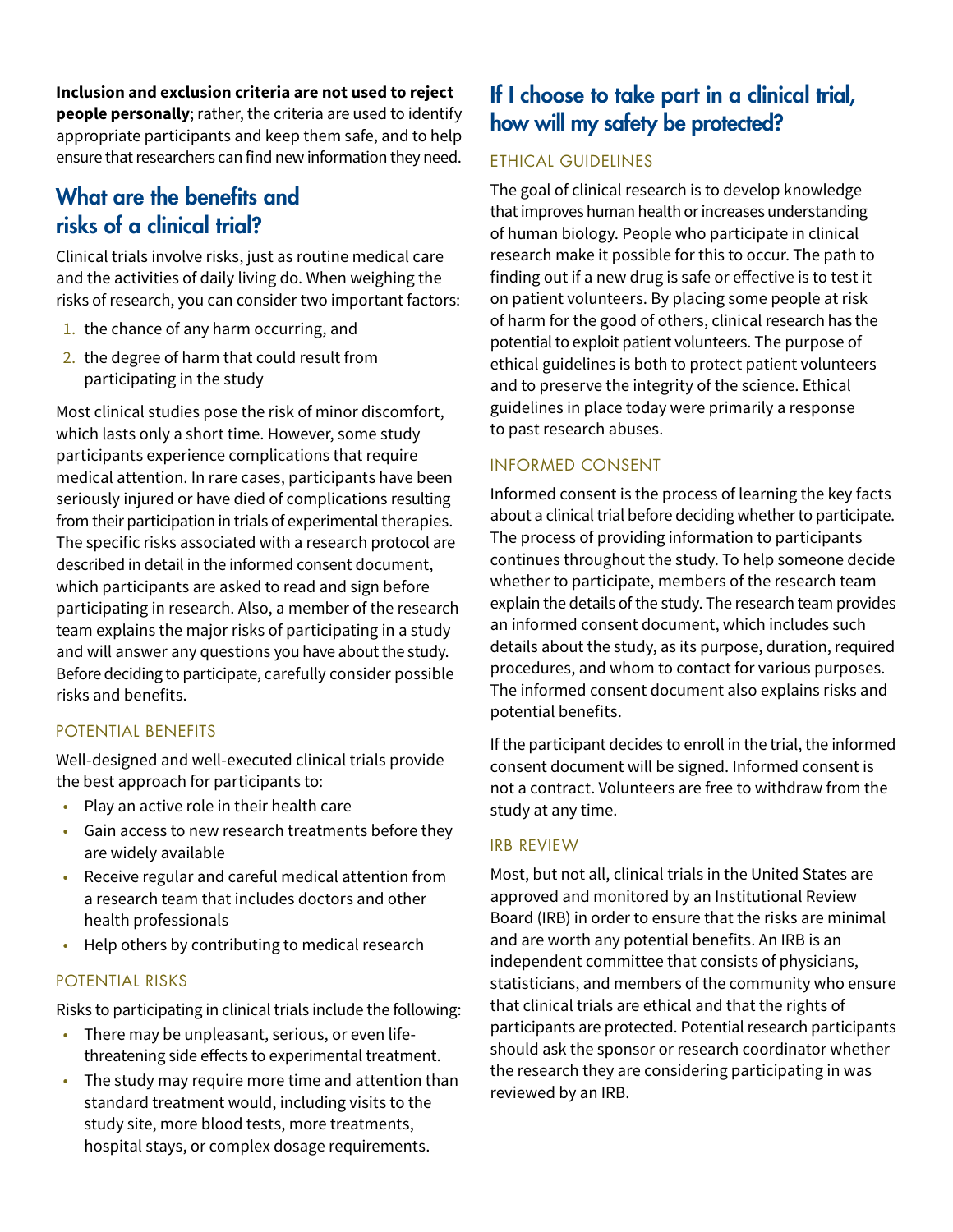## What questions should I ask before deciding if I want to take part in a clinical trial?

If you are offered a clinical trial, feel free to ask any questions or bring up any issues concerning the trial at any time. The following suggestions may give you some ideas as you think about your own questions.

#### THE STUDY

- What is the purpose of the study?
- • Why do researchers think the approach may be effective?
- Who will fund the study?
- Who has reviewed and approved the study?
- • How are study results and safety of participants being checked?
- How long will the study last?
- What will my responsibilities be if I participate?

#### POSSIBLE RISKS AND BENEFITS

- • What are my possible short-term benefits?
- What are my possible long-term benefits?
- What are my short-term risks, such as side effects?
- What are my possible long-term risks?
- What other options do people with my disease have?
- How do the possible risks and benefits of this trial compare with those options?

#### PARTICIPATION AND CARE

- • What kinds of therapies, procedures, and/or tests will I have during the trial?
- • Will they hurt, and if so, for how long?
- How do the tests in the study compare with those I would have outside of the trial?
- Will I be able to take my regular medications while participating in the clinical trial?
- Where will I have my medical care?
- Who will be in charge of my care?

#### PERSONAL ISSUES

- How could being in this study affect my daily life?
- Can I talk to other people in the study?

#### COST ISSUES

- Will I have to pay for any part of the trial, such as tests or the study drug?
- If so, what will the charges likely be?
- What is my health insurance likely to cover?
- Who can help answer any questions from my insurance company or health plan?
- • Will there be any travel or child care costs that I need to consider while I am in the trial?

#### TIPS FOR ASKING YOUR DOCTOR ABOUT TRIALS

- Consider taking a family member or friend along for support and for help in asking questions or recording answers.
- Plan ahead what to ask, but don't hesitate to ask any new questions you think of while you're there.
- Write down your questions in advance to make sure you remember to ask them all.
- Write down the answers, so that you can review them whenever you want.
- Ask about bringing a tape recorder to record what's said (even if you write down answers).

## Where can I find a mental health clinical trial?

### AROUND THE NATION AND WORLDWIDE

The National Institutes of Health (NIH), the nation's medical research agency, conducts clinical research trials for many diseases and conditions, including a variety of mental disorders.

To search for other diseases and conditions, you can visit [ClinicalTrials.gov.](http://ClinicalTrials.gov) This is a searchable registry and results database of federally and privately supported clinical trials conducted in the United States and around the world. [ClinicalTrials.gov](http://ClinicalTrials.gov) gives you information about a trial's purpose, who may participate, locations, and phone numbers for more details. This information should be used in conjunction with advice from health care professionals.

#### AT THE NIH CLINICAL CENTER IN BETHESDA, MARYLAND

The National Institute of Mental Health (NIMH) is the lead federal agency for research on mental disorders. NIMH is one of the 27 Institutes and Centers that make up the NIH.

Researchers at the NIMH conduct a large number of research studies with patients and healthy volunteers. The studies are conducted at the NIH Clinical Center (CC), a hospital dedicated to the highest quality research and located in Bethesda, Maryland, near Washington, D.C. Some studies enroll locally, others regionally or nationally. Adult, children, and healthy volunteer study descriptions and other information are provided on the NIMH website